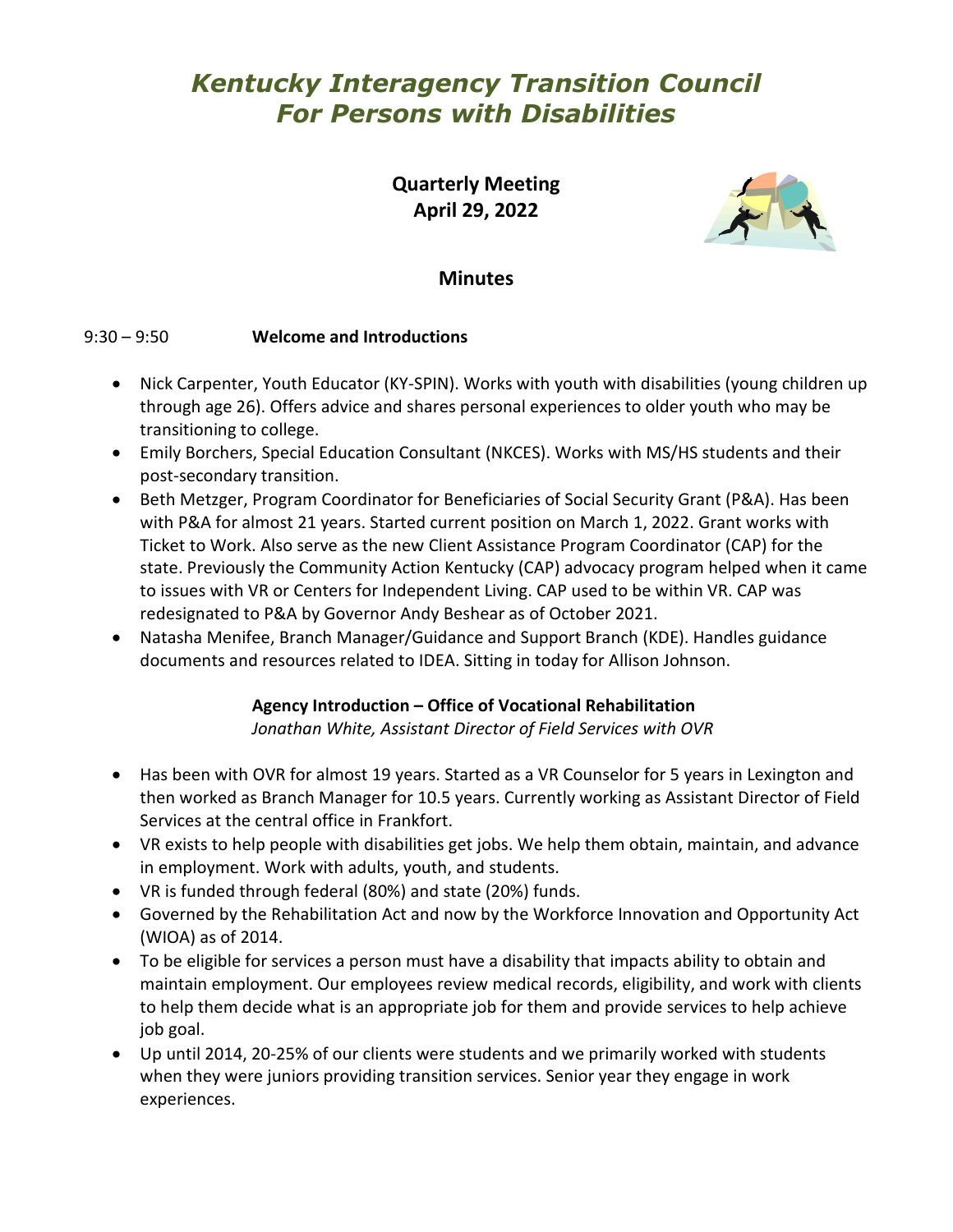- 2014 WIOA mandated that VR set aside 15% of federal funding to dedicate only to pre-ETS services. We started working with students at a younger age, 14-21. Now, a little more than half of our overall clients are students with disabilities.
- Transition Services Branch (created in 2020):
	- o Pre-ETS Administrator: Dorothy Jenkins (pre-ETS)
		- Dorothy works with coops, JAG and other pre-ETS providers helping them set up contracts, monitoring, and providing TA, etc.
		- Veronica Dale is Branch Manager for transition services branch.
		- 6 pre-ETS Coordinator positions were created, one for each region. All but one has been hired. They take large portions of the state and work with potentially eligible students. They make sure referrals are uploaded into the system and that we have all the information we need to make sure student is potentially eligible. They approve providers to begin providing service and then track those services as students go through program. They help students decide when they've had enough pre-ETS and at that point they should be applying for services to move into transition to help them get job. Or maybe they've learned enough, and they feel they don't need to apply for services.
	- o CWTP Administrator: Beth McDaniel
	- o Transition Services Administrator: Janelle Turner
- Community Rehabilitation Program (CRP) Branch:
	- o CRP Branch Manager: Ron O'Hair
		- **Supported Employment falls under the CRP Branch.**
- Assistive Technology Branch:
	- o AT Branch Manager: Carol Weber
	- o Provides different technology to consumers (students and adults) so that they can perform their job duties.

## **Agency Introduction - Q&A**

- Beth Metzger (P&A) Do pre-ETS Coordinators track who goes into 14C? My understanding is that KDE doesn't track this.
	- $\circ$  Jonathan White (OVR) Not sure there's anything currently set up to track this but seems like something we could do. Generally, these are students not applying for VR services. Pre-ETS Coordinators are not able to spend much time one-on-one because they work with thousands of students. VR Counselors do more one-on-one but that's when they're applying for VR services.
- Tony LoBianco (KYPSO) Might be good for KITC to have agencies display who's who and who's responsible for what.
	- $\circ$  Shasta Hensley (OSEEL/KDE) It would be helpful to see "who" is on KITC and what everyone provides.
- Lou-Ann Land (KYPSO) When students are asked about VR services in the YOYO, some mention help with tuition and employment training, transportation, etc. Where do those things fall?
	- o Jonathan White (OVR) Pre-ETS are meant to be the introduction to the idea of working. Should be explorative – what kinds of jobs are they interested in? What does it take to get a job and what does it mean to have a job and go every day? What's available to me? If you're potentially eligible you're only getting pre-ETS services. Once you get to the point where you need help with work cloths, transportation, etc. then you open a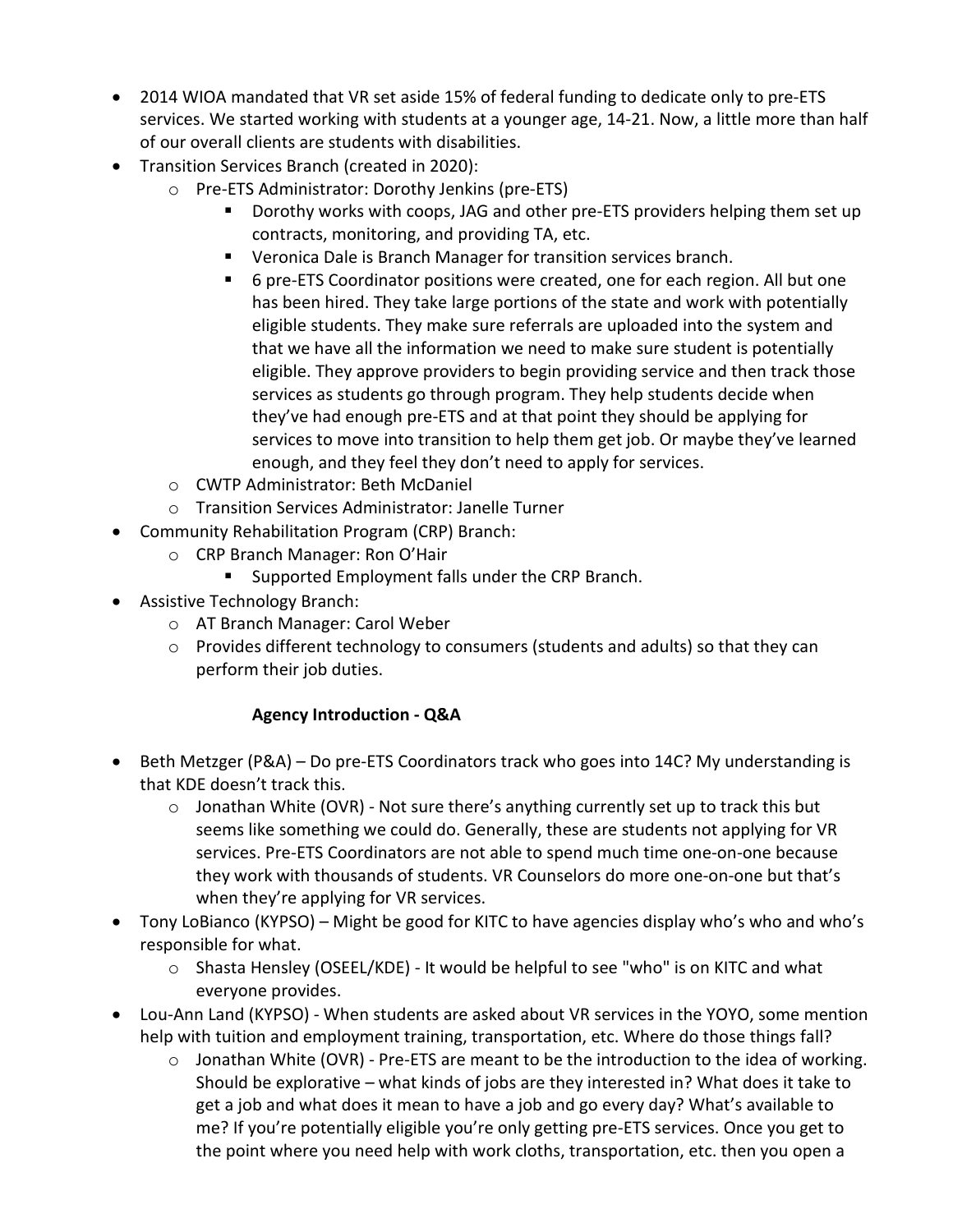case and work with a local VR counselor. Student would need to complete an application, be determined eligible, and the counselor would write a plan for employment. Services are based on the job goal and disability related needs.

#### 9:50 – 10:15 **Presentation: KY Leadership Experience Camp 2022** *Teresa Beluscio (HDI) <https://youtu.be/TsXK1o2O9c8>*

- We're in our  $6<sup>th</sup>$  year of the camp which is sponsored by OVR; it's a pre-ETS funded activity.
- Camp is geared towards HS students with disabilities and the focus is on upper classmen who are thinking about their next step that will lead to a career.
- The free camp is in a University of Kentucky (UK) residence hall and will be held July  $6<sup>th</sup>-9<sup>th</sup>$ .
- To accommodate parents, we start on Wednesday evening. The camp ends on a Saturday at 12pm.
- Deadline to apply is May  $15<sup>th</sup>$ . This gives HDI and VR time to process the paperwork. When applying online it will ask for a recommendation letter. This isn't required, but at some point, we do want one. This can come from a VR counselor or teacher.
- Offering a virtual option this year. Virtual campers must only be potentially eligible. In person camp limited to 20 students.
- Regardless of virtual or in-person, parents will be permitted to join the information session virtually this year.
- There is a registration fee for in person campers. However, if you know families who can't pay \$50 that's ok. Please contact me. I don't want this to be a barrier.
- Students can be approved for the camp fast if they're already a VR client.
- During the camp, campers hear from other colleges such as EKU, WKU, KCTCS, Carl D Perkins, Lex Building Institute, and Sullivan. Campers do not have to be interested in coming to UK.
- We also have guest speakers who are people with disabilities. VR also comes to speak about services.
- A favorite is college students with disabilities who are on a panel and come to talk about their experiences.
- We work on skill sets such as self-advocacy and self-determination.
- We develop a real college schedule with four classes and associate the classes with their textbooks. Campers are put into teams and are given the name of the class. They must visit the bookstore and locate the books and list them with their price. This activity teaches them a lot.

## **Presentation - Q&A**

- Sallie Bolton (DJJ) Could our extended day schools could use this?
	- $\circ$  Jonathan White (OVR) To receive pre-ETS a student must be enrolled in an educational program and have a documented disability such as IEP or 504.
- Beth Metzger (P&A) Are students taught about how to request accommodations?
	- $\circ$  Teresa Beluscio (HDI) We have a panel of disability resource providers who come and talk about that piece.
- Tony LoBianco (KYPSO) We've seen through YOYO data that year after year student who go on to post-secondary education are less likely to contact their Disability Resource Center (DRC). When we started doing the YOYO it was a little above 50% and now, we're down to low 40%.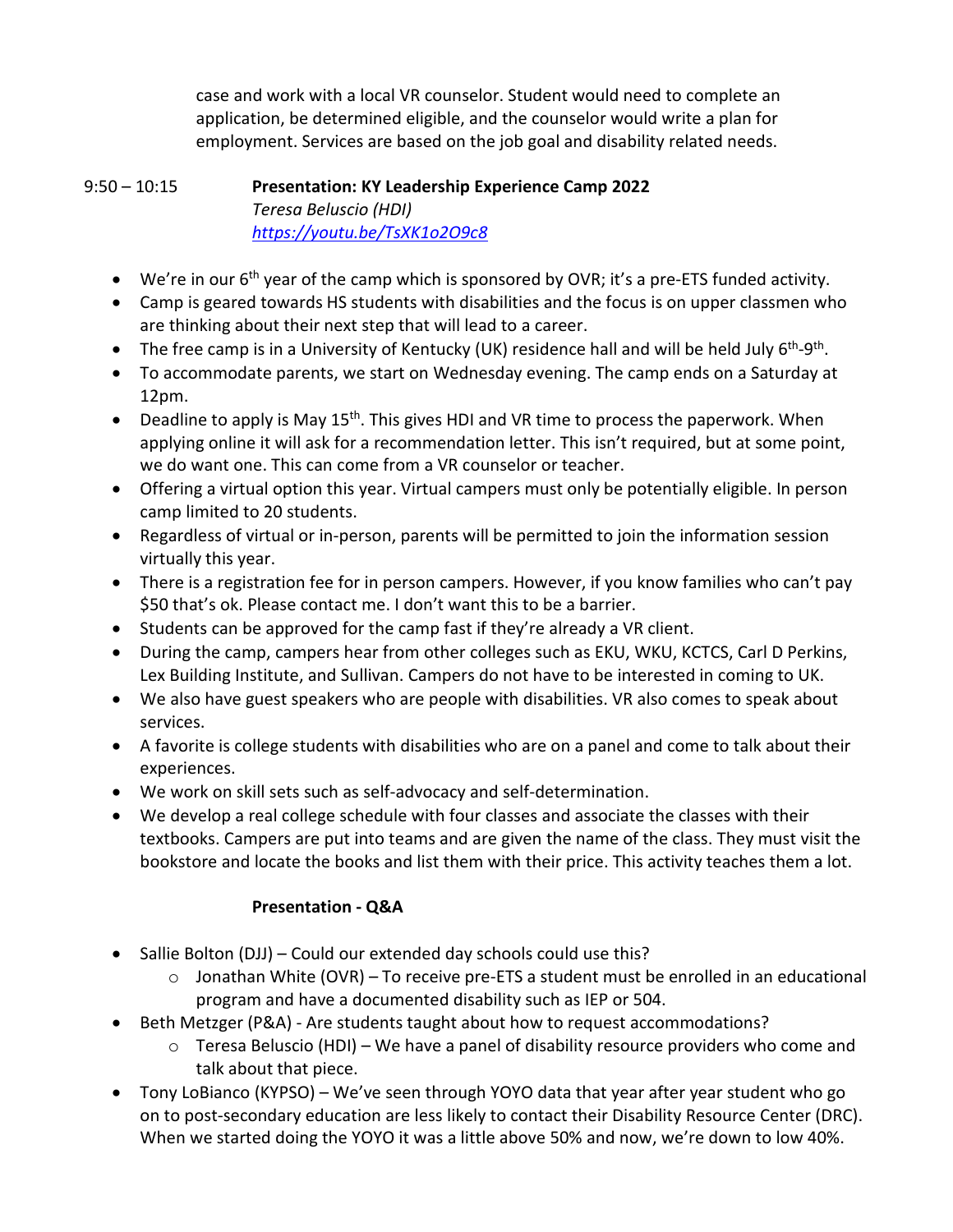Students need to understand that it's not outing yourself, it's allowing you to get accommodations you need.

- $\circ$  Teresa Beluscio (HDI) Students decide not to disclose for various reasons and some come back later. If they disclose later, it may be too late. We want them to understand that. Ideally, students will set up an appointment with DRC and get paperwork in as soon as they decide what school they want to attend.
- $\circ$  Jonathan White (OVR) We encounter this a lot when we assist with tuition. Students are encouraged to contact DRC. We do require that they maintain certain GPA because we're spending taxpayer dollars. After first semester if grades aren't where they need to be we remind them to contact DRC.

### 10:15-10:50 **KITC Updates**

### **NTACT-C**

- The National Technical Assistance Center on Transition: The Collaborative (NTACT:C) holds an institute every year with all states to develop an annual transition plan. We have a team that will attend again this year (KDE, OVR, and other agencies).
- Jonathan White (OVR) A year ago several KITC members attended virtually, and it will be virtual again next week. We've started developing transition goals and the first one is data sharing. Trying to develop a system that will allow all entities to get information/data they need while adhering to confidentiality laws. We all have information that could benefit others.
- The other goal is broader and pertains to developing more consistency in transition service opportunities across the state. VR is required to have pre-ETS available throughout state however I don't know if every student has the same opportunities. Some areas have lots of providers and others don't.
- Last month we got together at HDI and started working on mission/values for our NTACT-C CBvl team to make progress towards these goals and help prepare us for next week's NTACT:C institute. We're looking at ways we can measure levels of awareness for different providers/programs. We also talked about the need for a student representative.
- We'd like to know what effect pre-ETS has on outcomes. Are students getting and keeping jobs? We'd like to determine how data can be linked. What gaps are there? What information do we need? What's available and what's not and how can we access it? What training needs are there?
- Lou-Ann Land (KYPSO) This will require the help of all KITC members. Will send out needs assessments to the group. We'll start creating sub committees to implement some of these items.

## **Recruitment of Student Representative**

- Creating a draft flyer to help recruit students.
- Kelly Dockery-Brook (GLEC) When will this start and how many representatives do we want?
	- o Lou-Ann (KYPSO) We hope to finalize this summer and make sure we have someone by the October KITC meeting.
	- o Jonathan White (OVR) Having more than 1 would be good. Multiple perspectives.
- Kelly Dockery-Brook (GLEC) Some counties are bigger than others and have different needs. We can bring this into the schools and include this in our conversations with kids.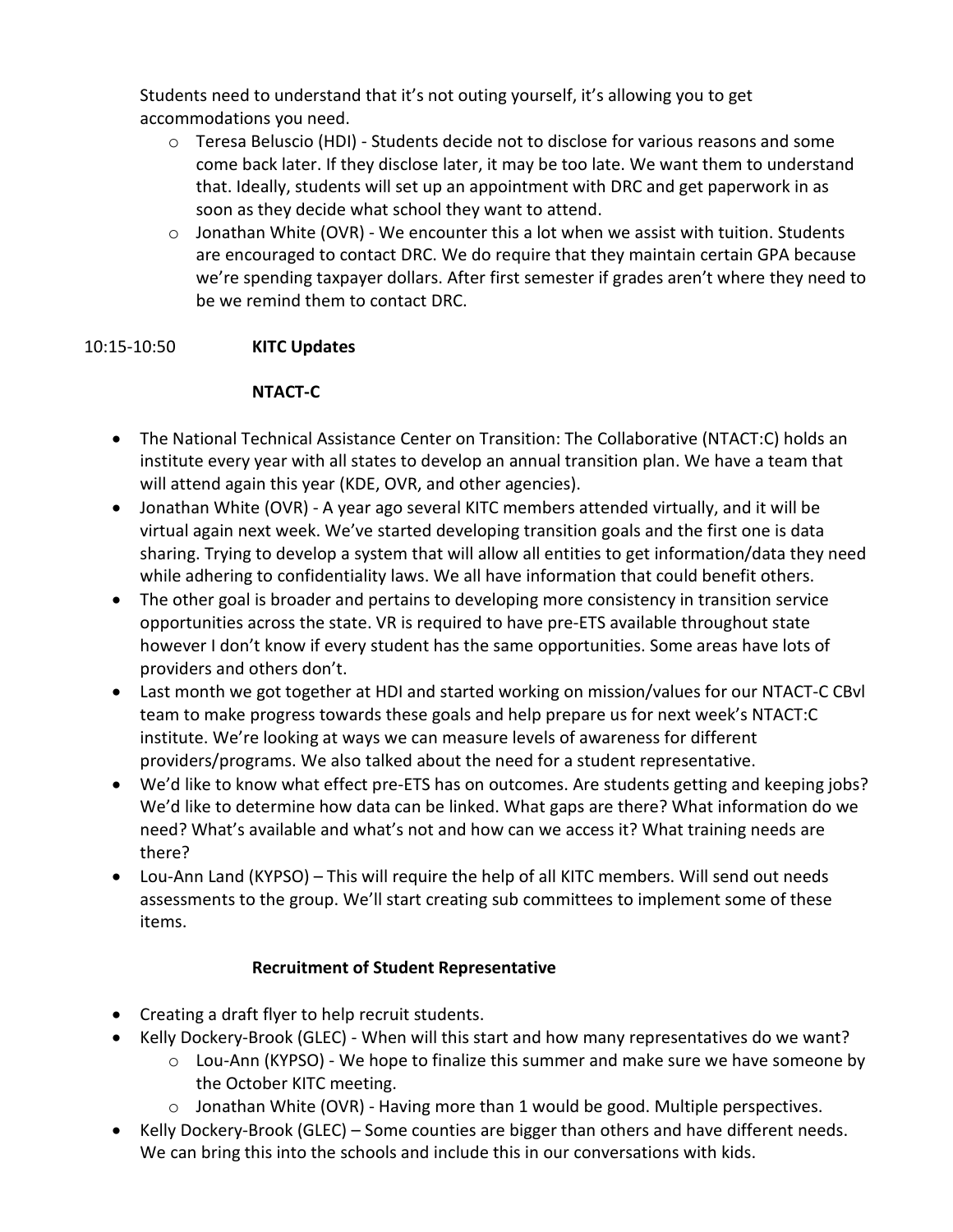- Natasha Menifee (KDE) A single student may feel isolated if they don't have other peers in the group to connect with.
- Tony LoBianco (KYPSO) Someone could start when they're a junior/senior and stay on when they exit HS. On both sides of transition. Who do we send this out to?
	- $\circ$  Jonathan White (OVR) VR counselors could be good group to send to. Counselors are meeting with consumers and have a good feel for if a student would be interested.
	- o Teresa Beluscio (HDI) Could send to coops to discuss at DoSE meetings.
- Lou-Ann Land (KYPSO) A small committee would be helpful to put this together. Students could submit a profile and application. What is it that we want students to submit for this position?
	- $\circ$  Tony LoBianco (KYPSO) Committee would also have responsibility of reviewing applicants. What happens if we get a lot? Could we offer them something? Could they have group with moderator and the moderator comes to KITC? We also don't want mom in the meeting. We want someone that's going to speak for themselves.
- Beth Metzger (P&A) Kids with 504's need to be considered too. Traditional transitioning doesn't always happen for those kids.
- Jill Griffiths (HDI) Could consider having representatives from different regions of the state. Different areas have different issues. Many DoSE's serve as the 504 Coordinator.
	- $\circ$  Lou-Ann Land (KYPSO) Not sure if we'd go specifically with regions. There are 9 coop regions which may be too much. Thinking more East, West, North, South.
	- o Jonathan White (OVR) Good to have variety of students. Some from rural and urban areas.
- Robbin Richie (P&A) KY Board of Education has a student representative. Once they determine term limit (one year for example) they don't allow next representative to be from same area. KDE has lots of advisory groups that are geared toward the disability community, and they may be able to disseminate this information.

## **KITC Presentation Topics – Ideas?**

- Tony LoBianco (KYPSO) We'd like to schedule presentation topics in advance and need your input.
- Dorothy Jenkins (OVR) What the Indicators are and how they relate to transition.
	- $\circ$  Tony LoBianco (KYPSO) Sharing the specific indicators each agency uses.
	- o Emily Borchers (NKCES) Indicator 13 would be useful to know more about. Could take this back to my region and share with teachers.
	- $\circ$  Tony LoBianco (KYPSO) There are 17 indicators. Some are related to transition (13 and 14). Indicators 1 and 2 are graduation and dropout rates. Wealth of information.
- Lou-Ann Land (KYPSO) Contacted Lee Gordon with the Office for Children with Special Health Care Needs (OCSHCN) about presenting on what it is OCSHCN do in relation to transition and how schools and families know about the services and how to access them. I thought each agency might present on that same concept. As a side note, Lee is retiring soon.
- Luv'Tesha Robertson (CTE/KDE) Once we finish NTACT work we can present on the findings.
- Robbin Richie (P&A) Information on kids who are in state agency schools. Would be interested in a presentation on their transition services from KY Education Collaborative for State Agency Children (KECSAC). Some kids in those groups are falling through the cracks.
	- $\circ$  Jonathan White (OVR) This is an underserved population from the VR perspective. We're so focused on students in the schools.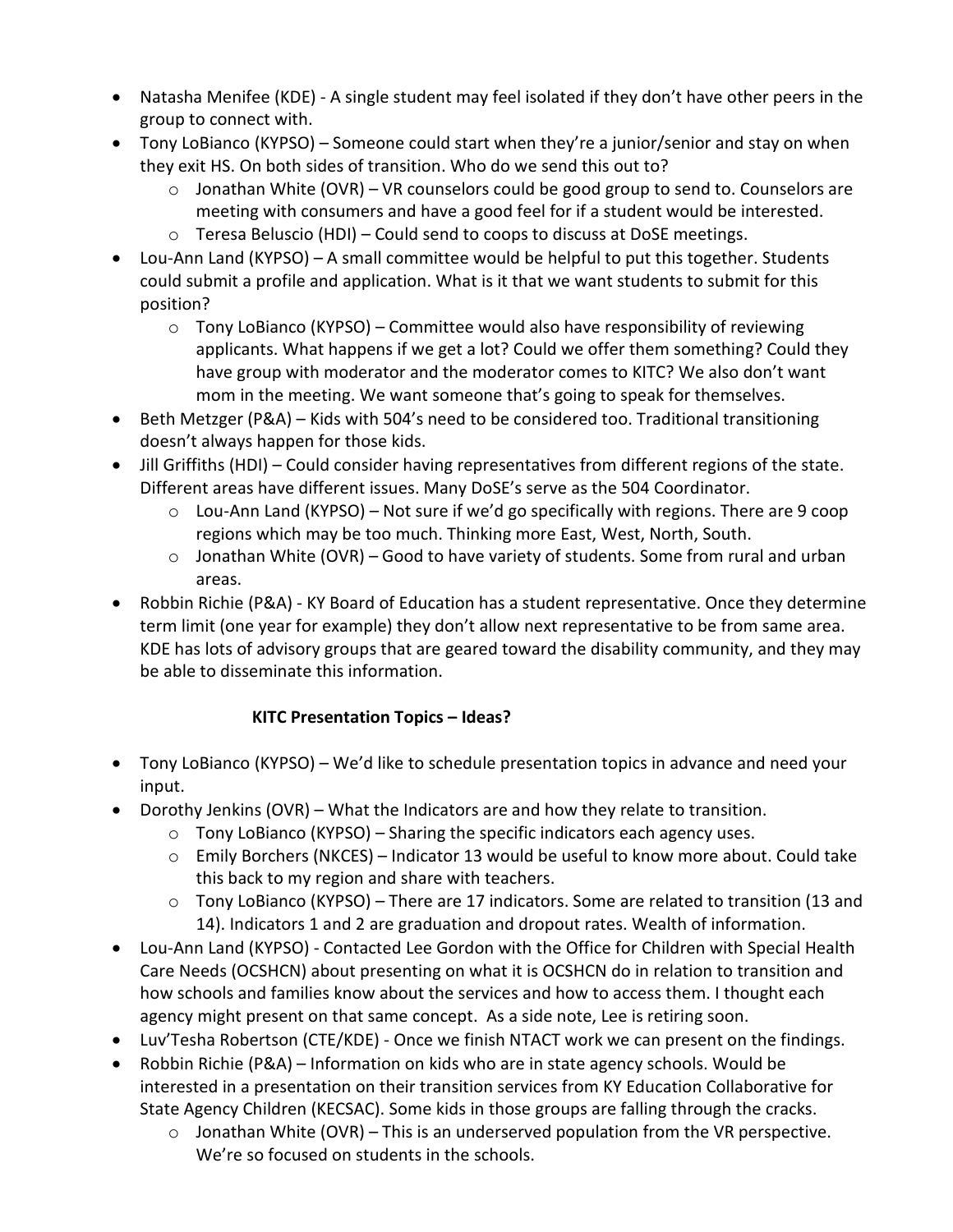- $\circ$  Tony LoBianco (KYPSO) Under accounted for when we look at data. Tough to track down.
- $\circ$  Dorothy Jenkins (OVR) –Many kids in foster or group homes might have a disability and be eligible for services, but it is not disclosed to VR. VR must have documentation of disability.
- $\circ$  Robbin Richie (P&A) Across the state there is no consistency when transitioning from facility to a school district. Some districts default to placement in an alternative school instead of allowing the student to attend the general education setting. This can impact services they might receive.
- $\circ$  Beth Metzger (P&A) –Special education documentation can be delayed from school to school and agency to school.
- Jill Griffiths (HDI) Would like to see presentation on what the data tell us about KY. Maybe from the KY State Data Center [\(http://ksdc.louisville.edu/\)](http://ksdc.louisville.edu/).
	- o Lou-Ann Land (KYPSO) Saw a presentation by KY Center for Statistics [\(https://kystats.ky.gov/\)](https://kystats.ky.gov/) through NTACT and was surprised at the amount of data they have.
- Dorothy Jenkins (OVR) Homeschool is also overlooked.
	- $\circ$  Jill Griffiths (HDI) We may need an overview from KDE of what homeschools are.
	- o Tony LoBianco (KYPSO) My understanding is there is no monitoring of homeschooling.

### 11:00-11:50 **Agency Updates**

## **BHDID (Jeff White)**

- It's that time of year when we gather data about people in KY with developmental and intellectual disabilities who have joined the workforce. We have waiver, VR, state general, and school system funded people. There are also people with no funding. Putting together a comprehensive tally covering July 1, 2020 – June 30, 2021. We know numbers will be low because of COVID. Important for us to get good baseline to evaluate progress moving forward. Working with Cora at OVR. Have everything in place except school system numbers. If you have any suggestions get in touch with me.
- Waiver programming we had significant change in protocol for employment services Oct  $1<sup>st</sup>$ , 2020, and we're working to understand new service delivery system. We have a good collaboration with OVR in delivering supported employment services in KY. A lot of my time is spent helping Case Managers and VR Counselors understand each other. VR is very committed to not doing anything that creates further dependence for people. That perspective isn't necessarily there for Case Managers. Helping people meet in the middle has been an interesting process. Having good outcomes.
- By the end of June, the KY Employment First Council hopes to have a transition toolkit available for teachers, IEP team members, and families.
- KentuckyWorks website is no longer there, and the information has been distributed elsewhere. Our goal is to make sure that we have a toolkit to help people find those resources. Confident we can do that by the end of June.

#### **GRREC (Katrinka Wagoner)**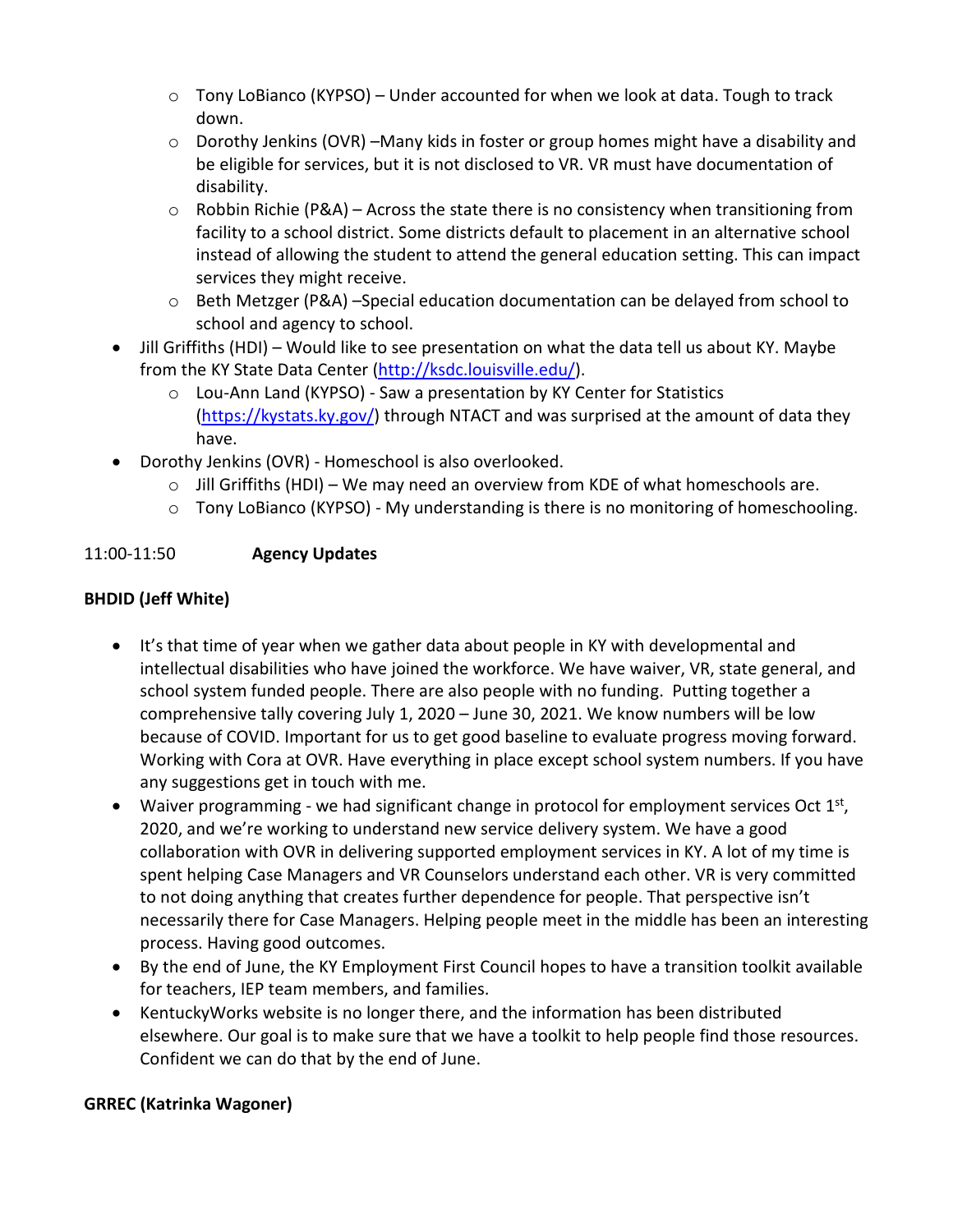- Had a successful transition training in March. Worked with former GRREC employee Marisa Duarte who moved to the Allen Co. administrative position.
- Planning for how to present indictor 13 trainings in the fall. May do a portion of this virtually to reach more people.
- Next RITT is May 19<sup>th</sup>. Thanks to Lou-Ann Land for great YOYO information during the last meeting.

### **NKCES (Merissa Waddey and Emily Borchers)**

- Supporting districts with indicator 13 trainings scheduled for summer/fall.
- Held last transition PLN (Professional Learning Network).
- Looking at lunch and learn time frame which has been successful at other coops.
- [Transition portion of NKCES website](https://sites.google.com/nkces.org/nkcestransition/home) provides resources that are mostly northern Kentucky specific.
- There are two planned trainings in person for summer. Will split into new teacher and experienced teacher so that we can dive a little deeper with new teachers.
- Planning a Transition Road Trip to allow our educators to tour and gain information about local community-based employment programs for our region.

### **CWTP/HDI (Jill Griffiths)**

- Monitoring for this current year. We've selected 10 districts that will get reviewed for the 21-22 school year.
- Gearing up for end of year surveys.
- Looking at changes for next year including changes to application and MOUs with districts. Changes to policies/procedures, forms.
- Continuing with TA.

#### **CKEC (Christina Krantz)**

- Planning fall training sessions[. Summer sessions](https://docs.google.com/document/d/1DgmjCpQ4fH1YV6NjOksruxokRfw-M9eb-AY6L7VyEHA/edit) have been planned and registration went live May  $1<sup>st</sup>$ .
- Getting [new website](https://sites.google.com/ckec.org/ckec-snapshots/snapshots)  which was set to go live at the end of April/start of May.
- Started doing transition snapshots. These are resources that present quick overviews on specific topics . We currently have one on assessment. Working on one for each sub indicator of indictor 13.
- In process of developing on demand module for educators on helping students with selfdetermination.

#### **CTE/KDE (Scott U'Sellis and Luv'Tesha Robertson)**

- Recently completed end of program and track assessments. Testing window closed April 29<sup>th</sup>. Getting state assessment report approved. Once that happens, the report will be posted to KDE website and additional updates on those results will be provided at the next KITC meeting.
- It's testing season. For alternate assessment there is a career readiness measure: Employability Skills and Attainment Record (ESAR) and Career Work Experience Certification (CWEC). Currently collecting that data and making sure districts are uploading that properly.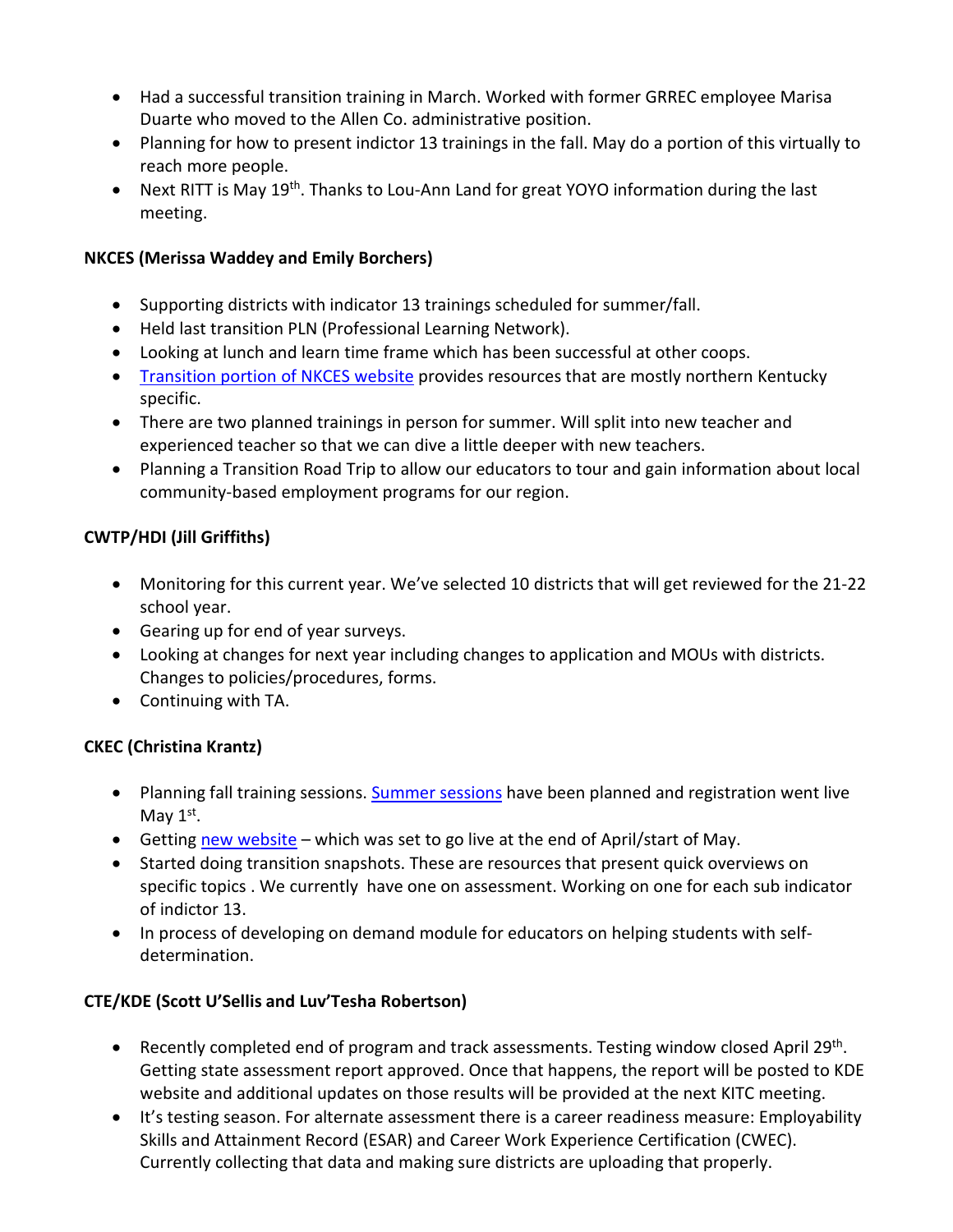## **OSEEL/KDE (Shasta Hensley and Natasha Menifee)**

- [Office of English Language Acquisition](https://ncela.ed.gov/files/fast_facts/OELACTEInfographic-20220407-508.pdf?utm_source=nexus_newsletter&utm_medium=email&utm_campaign=cte_infographic) (OELA) national infographic around CTE for Multilingual learners. About 4% of students with disabilities are English language learners.
- Natasha wrapping up our final week of monitoring, so nothing to share right now.

#### **P&A (Robbin Richie and Beth Metzger)**

- Biggest news is our new CAP (Client Assistance Program) Coordinator. We would like to talk more about who we are and what we do during the next agency intro.
- Legislative session is over. P&A follows certain bills throughout the session and have people in office that monitor those. Bills followed and where they landed are posted on our [website.](http://www.kypa.net/)
- CAP was redesignated to P&A October  $1^{st}$ . Had agreement with the Cabinet for Education and Workforce Development to perform the information and referral calls/representation during transition. From August to the end of March, closed 25 CAP calls providing general information about VR and facilitating communication between the individual and VR.
- Created new CAP brochure that includes one page of information on employment rights.
- Working on visiting tour for different CAP offices, for example next week will go to Carl Perkins and McDowell Center.

#### **SESC (Amber Absher)**

- Recently worked in Madison Co. helping with indicator 13 training.
- Had RITT meeting in April and the next is May  $11<sup>th</sup>$ .
- Performing record reviews for districts.
- Had trainings in Jackson Co. to address EIS (Employment Information Services) and eligibility.
- Working on coteaching trainings for upcoming year. Working on peer support network initiative and an option 6 teacher bootcamp. Inviting districts to be part of peer support network initiative.
- Working on dates/times/assignments for summer institute.

#### **OVR (Jonathan White)**

- Pre VR system will be up and running by July  $1<sup>st</sup>$ . Will help providers and VR staff get potentially eligible students into the system and tracking their pre-ETS hours.
- Working to provide consistency among how pre-ETS are provided by different entities: CRP's, coops, JAG, etc.

#### **KYPSO/HDI (Tony LoBianco)**

- The YOYO window has been open for almost a month.
- KYPSO had major overhaul of data collection system and it looks great. All users were migrated to the new system on February 28<sup>th</sup>.
- Chelsea is working on short how-to videos for DoSE's to use the new system.
- Lou-Ann put together a YOYO Student Contact Information form on Google. This form is for district use – to help them collect up-to-date contact information on students with IEPs before